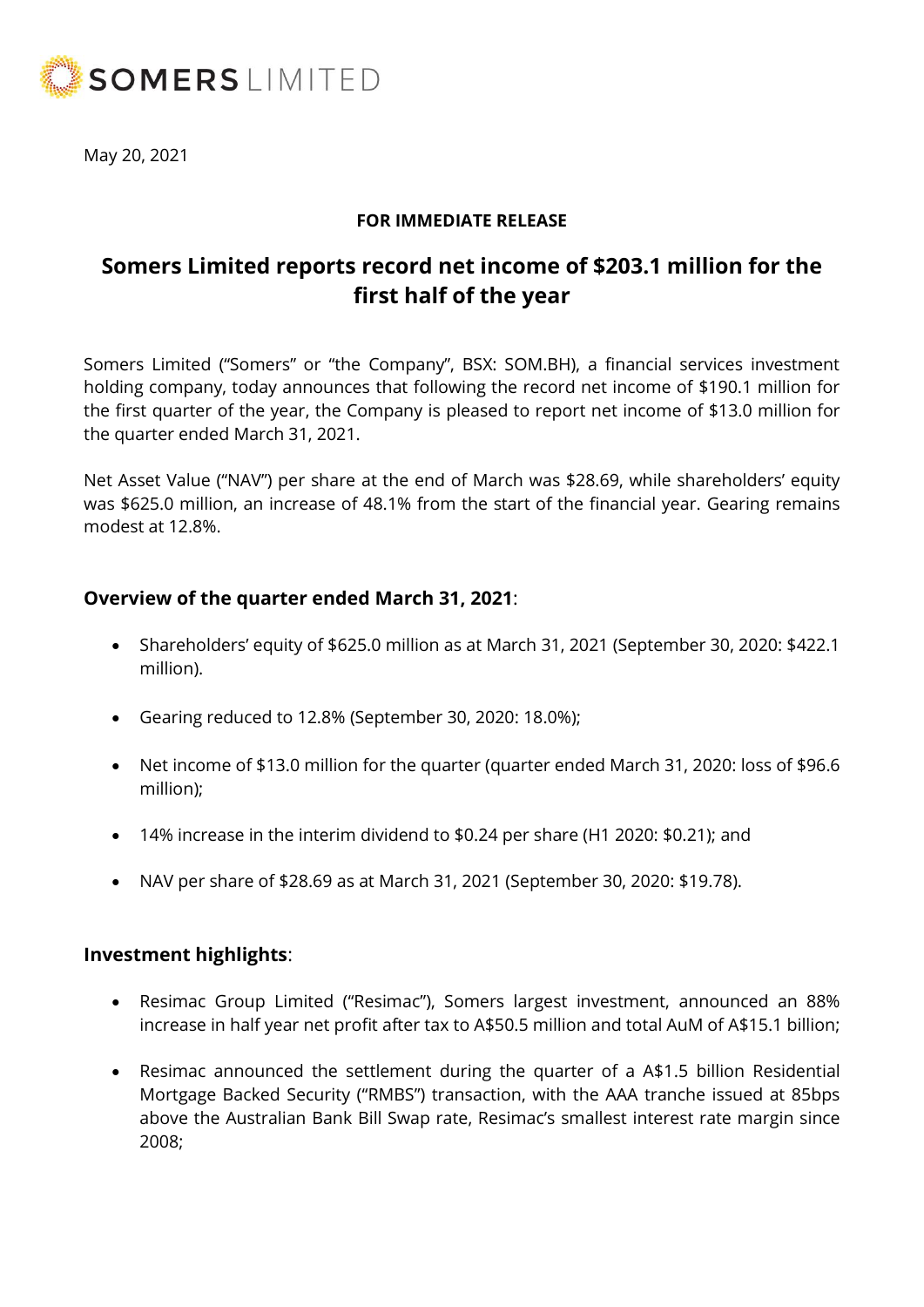

- Waverton Investment Management Group Limited ("Waverton") reported assets under influence for the quarter of £10.7 billion and post the quarter end announced, subject to regulatory approval, the acquisition of Cornerstone Asset Management with £500 million AuM;
- PCF Group plc ("PCF") announed a total loan book at the end of February 2021 of £440 million and new business originations in the first five months of the year of £104 million;
- AK Jensen Group Limited ("AKJ") reported AuM of \$704 million as at March 31, 2021 and during the quarter completed the acquisitions of RiskCap Ltd, FMG Malta Ltd and NexGen Management Ltd thereby strengthening their trading and infrastructure solutions for both traditional and digital asset fund managers; and
- Post the quarter end, Somers acquired a 15% shareholding in the Aura Group, a Singapore headquartered alternative investment and wealth management platform.

Commenting on the financial results, Peter Durhager, Chairman of Somers said:

"Somers' investments continue to perform well against the Covid-19 backdrop and it is this strong performance which has enabled the Company to declare a 14% increase in the interim dividend to \$0.24 per share.

Somers' net asset value per share has increased by 45.0% to \$28.69 in the first six months of the year and we were able to record a profit of \$203.1 million for the first half of the year. These results have been principally driven by the growth in the share price of our largest investment, Resimac, but were assisted by improved results from a number of our other investee companies.

The credit quality of the investee companies' assets has improved and with the rollout of the Covid-19 vaccine and an improvement in global economic conditions, it is expected that the improved performance of these assets will continue. The Company is awaiting Bermuda regulatory and Government approvals for the sale of Bermuda Commercial Bank and hope to receive these in the current quarter.

We believe our investments are well positioned to withstand future volatility and we are cautiously optimistic for the remainder of the year."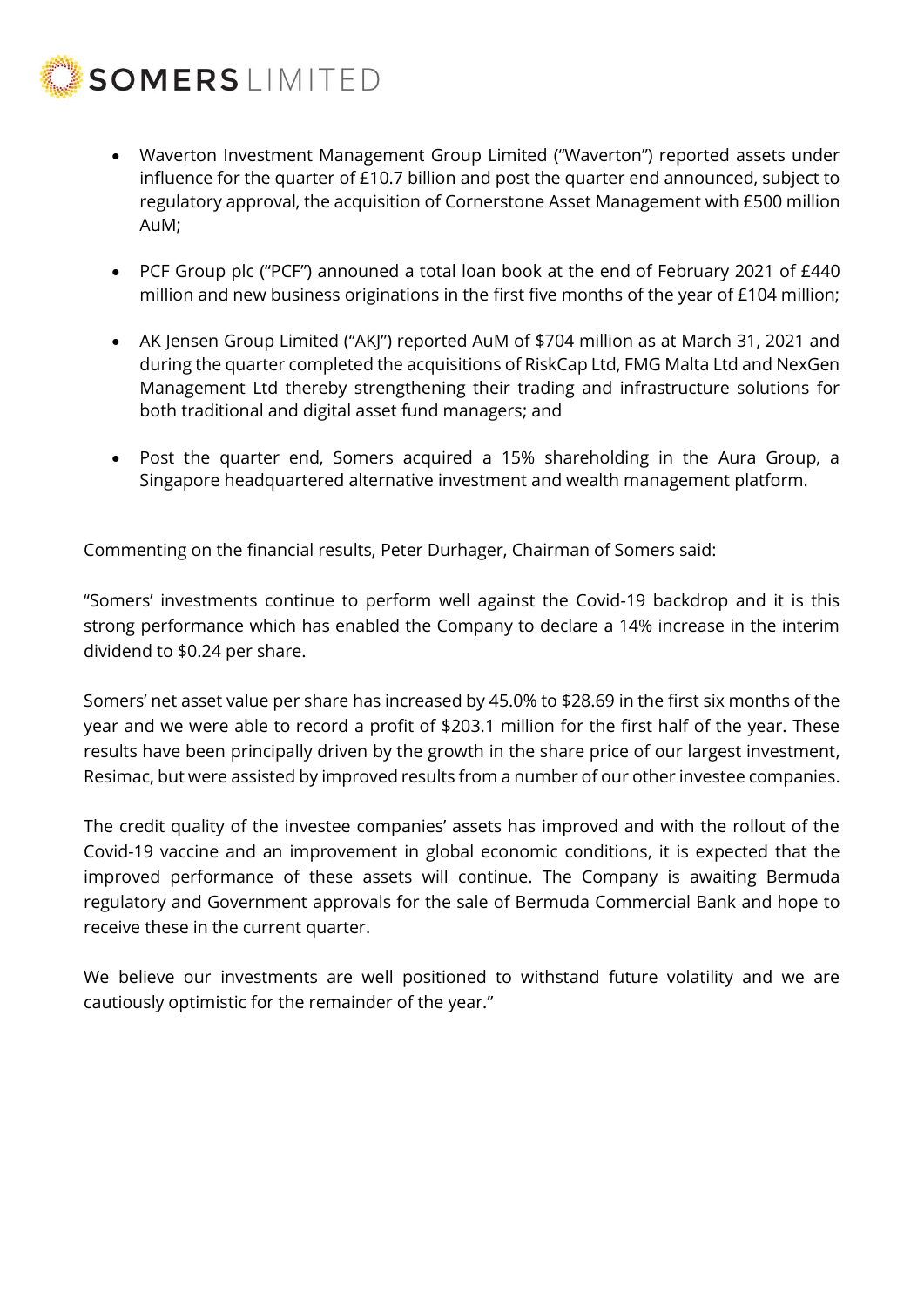

# **Summary of Somers' results for the quarter ended March 31, 2021**

#### **Introduction**

Somers recorded net income of \$13.0 million (2020: loss of \$96.6 million) in the quarter and the earnings per share was \$0.60 (2020: loss per share of \$4.65). Somers' net asset value per share ended the quarter at \$28.69 (September 30, 2020: \$19.78).

During the quarter, Somers recorded a \$14.4 million gain on its investment portfolio (2020: loss of \$78.3 million). The majority of the Company's investments increased in value during the quarter although the gain was driven principally by an increase in the value of the company's holding of Waverton whose AuM and net income both improved over the quarter. The Company's largest investment Resimac also increased following a 0.9% increase in its share price during the quarter. In addition, there were valuation increases at AKJ, The Market Herald and Assetco which offset a reduction in PCF's share price.

Net foreign exchange losses were \$3.7 million for the quarter (2020: losses of \$27.7 million). As at March 31, 2021, 85.9% of Somers' investment portfolio was exposed to foreign currencies, primarily the Australian Dollar and Sterling. Over the course of the quarter, the Australian Dollar decreased in value versus the US Dollar by 1.5% while Sterling increased by 0.8%. These exchange losses were primarily unrealised.

Somers' total assets increased to \$727.5 million (September 30, 2020: \$508.6 million) due to the valuation uplift outlined above. The investment portfolio was \$719.9 million as at March 31, 2021 (September 30, 2020: \$500.9 million) with equity investments (\$711.1 million) accounting for almost 99% of this total, of which 74.6% are listed investments. Within investments, Resimac at \$417.6 million, Waverton at \$99.2 million, BCB at \$69.6 million, and PCF at \$44.6 million together represent 87.6% of total investments.

#### **Borrowings**

Total borrowings were \$80.1 million at March 31, 2021 (September 30, 2020: \$76.0 million) with the level of gearing at 12.8% (September 30, 2020: 18.0%).

#### **Shareholders' Equity**

Shareholders' equity increased to \$625.0 million as at March 31, 2021 (September 30, 2020: \$422.1 million). During the quarter Somers bought back 4,141 shares at an average price of \$16.47 and the number of shares in issue as at March 31, 2021 was 21,786,152.